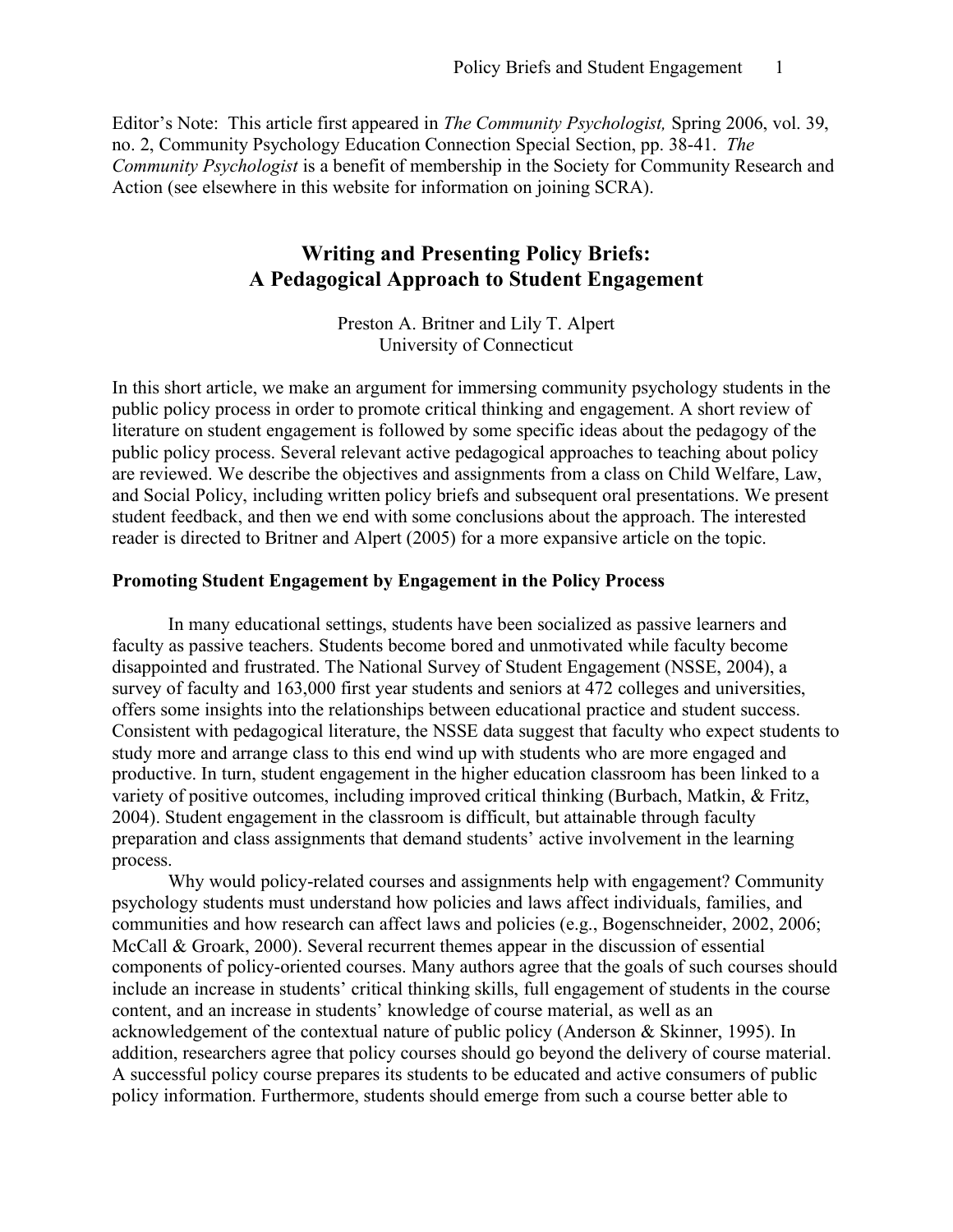participate in the policymaking process (Rocha & Johnson, 1997). Community psychologists have much to offer to public policy, provided that they are clear about their biases and role conflicts and can offer an objective conclusion about the state-of-the-art in their field of research (Bazelon, 1982).

# **Course Overview**

We now describe a course taught by the first author in the School of Family Studies at the University of Connecticut. As stated on the syllabus for the undergraduate version of the course on "Child Welfare, Law, and Social Policy," the goals of the class are to acquaint students with: various areas in which public policies and laws affect children and families, and in which family/social science research and practice are germane to legal policy (and case law); the methods through which empirical research findings may influence case law and legislation (*amicus curiae* and policy briefs); intensive, empirical examinations of contemporary social problems that relate to children and families; and, the relationship between the fields of family studies/social science, policy, and law, and how this knowledge can affect study design and dissemination. Key areas of focus include: primary prevention vs. secondary and tertiary intervention approaches to promoting child/family welfare and mental health; policies and services directed toward individuals with special needs; and, family violence prevention and intervention efforts. The course has been taught as a small seminar (10-20 students) and as a medium-sized class (40-55 students).

In this course, the instructor attempts to get students excited about the material by "sharing" the field and his experiences with them, so that they in turn will explore areas that they find compelling. Asking students to select an issue or a policy that is important to them is an essential part of getting students to develop a commitment to the class. There is a clear focus on active learning and critical thinking. We know that learning by doing is an incredibly effective approach. Taking actual policy issues and current events and creating practical solutions and strategies drives home the connection between abstract concepts and how they manifest in the real world.

#### **Graded Course Elements**

With an emphasis on skill building, final grades in the undergraduate course are determined by students' performance on a mid-term exam, final exam, class participation, critical literature review research paper, written policy briefs, and the oral presentation of a brief. Students are given grading criteria for all assignments in advance.

*Research paper*. The first major assignment is a standard literature review. This is the kind of assignment with which many undergraduate students are already familiar. They select a topic, find relevant scholarly articles, and synthesize them in the form of a 10- to 15-page *critical review* research paper. This assignment is intended to get students familiar with the social science literature relevant to their policy issue. The suggested structure for the paper includes: a critical review of the available literature (noting strengths and limitations of research methodology); conclusions about what is known from the convergent findings, and what is still not conclusively known; and, recommendations for future research.

*Policy brief*. What exactly is a policy brief? It is an exercise in science translation. It summarizes and critiques existing research for a non-scientific audience in order help to inform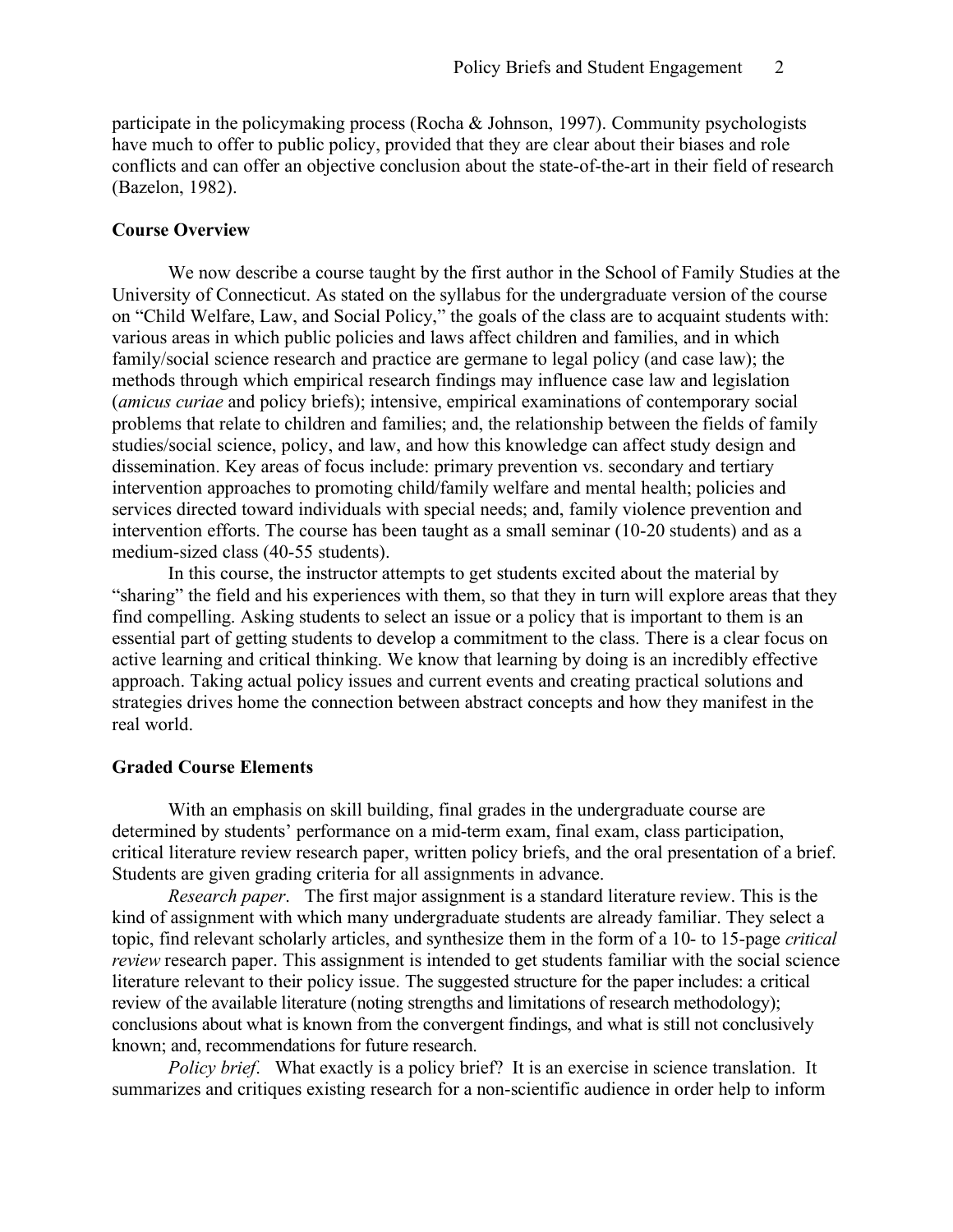policy or law at any stage. Policy briefs are intended to be objective; therefore, social scientists need to be careful not to allow their personal biases and influence their writing. At the same time, in order to be useful, a policy brief should make a statement regarding the status of the scientific literature. A brief that does not assist policymakers in making a decision will not be useful. "Science translation" briefs that summarize and critique existing research can help to inform policy or law at any stage, from identifying a problem to an extensive evaluation of existing policy (Roesch, Golding, Hans, & Reppucci, 1991). A policy brief is one of the major forms of communication between legislators and their staff; it is also used for translating research for a variety of applied audiences. The construction of such a document, after an extensive review of the research literature, provides the student with practice in preparing a succinct summary of information for practitioners and policy makers.

Thus, after receiving feedback on their research paper, students write a shorter (3- to 5 page) policy brief directed to a specific applied audience – for example, a state agency or a Congressional committee. Here, the student has to consolidate their research paper findings and remove jargon. The brief should address a specific issue on which an intervention or policy is being considered. The task is to: summarize the issue; present the relevant perspectives and the associated research support; and, make a recommendation for action. One key is to remember the audience. For example, in a policy brief relating to the Adoption & Safe Families Act, one student proposed changes to the U.S. Department of Health & Human Services, Administration for Children & Families that would increase federal financial support for reunification efforts for biological parents.

*Oral presentation*. Finally, students give a short oral presentation, condensing their information even further. At the end of the semester, students have 5 minutes in class to present their briefs orally, as if the class was the legislative body or community entity that they seek to address. The students then field questions from the class for 3 minutes.

*Grading criteria*. The written and oral policy assignments are graded according to the following criteria: quality of content; logical and cohesive argument; use of relevant research articles (especially primary sources); demonstrated understanding of the topic; critique of research; integration of cited articles; appropriate citation; quality of references; and, organization (issue; critical review; conclusions; recommendations). For the written assignments, the quality of writing is assessed. For the oral presentation, preparation, professionalism, and the quality of the visual presentation (usually PowerPoint) are also evaluated.

## **Student Evaluations**

*Quantitative feedback*. At the end of the semester, students rate instructors/courses on 11 dimensions in courses at the University of Connecticut. The rated dimensions are: presented material effectively; organization; clear objectives; fulfilled objectives; clear assignments; stimulated interest; graded fairly; appropriate exam; accessibility; shows interest, concern; preparation. Ratings range from 1 ("Unacceptable") to 10 ("Outstanding").

The mean for these 11 ratings, completed by all students in the course, is 9.7. This rating is fairly consistent over five undergraduate course offerings, from 1998 to 2005 (mean class size  $= 35$ ; range of 10 to 55). At face value, the high scores suggest that students were satisfied with the course's organization, assignments, and objectives.

*Qualitative feedback.* Over the years, a number of undergraduates have stated that although the class required the most work or writing or thinking of any course they have taken,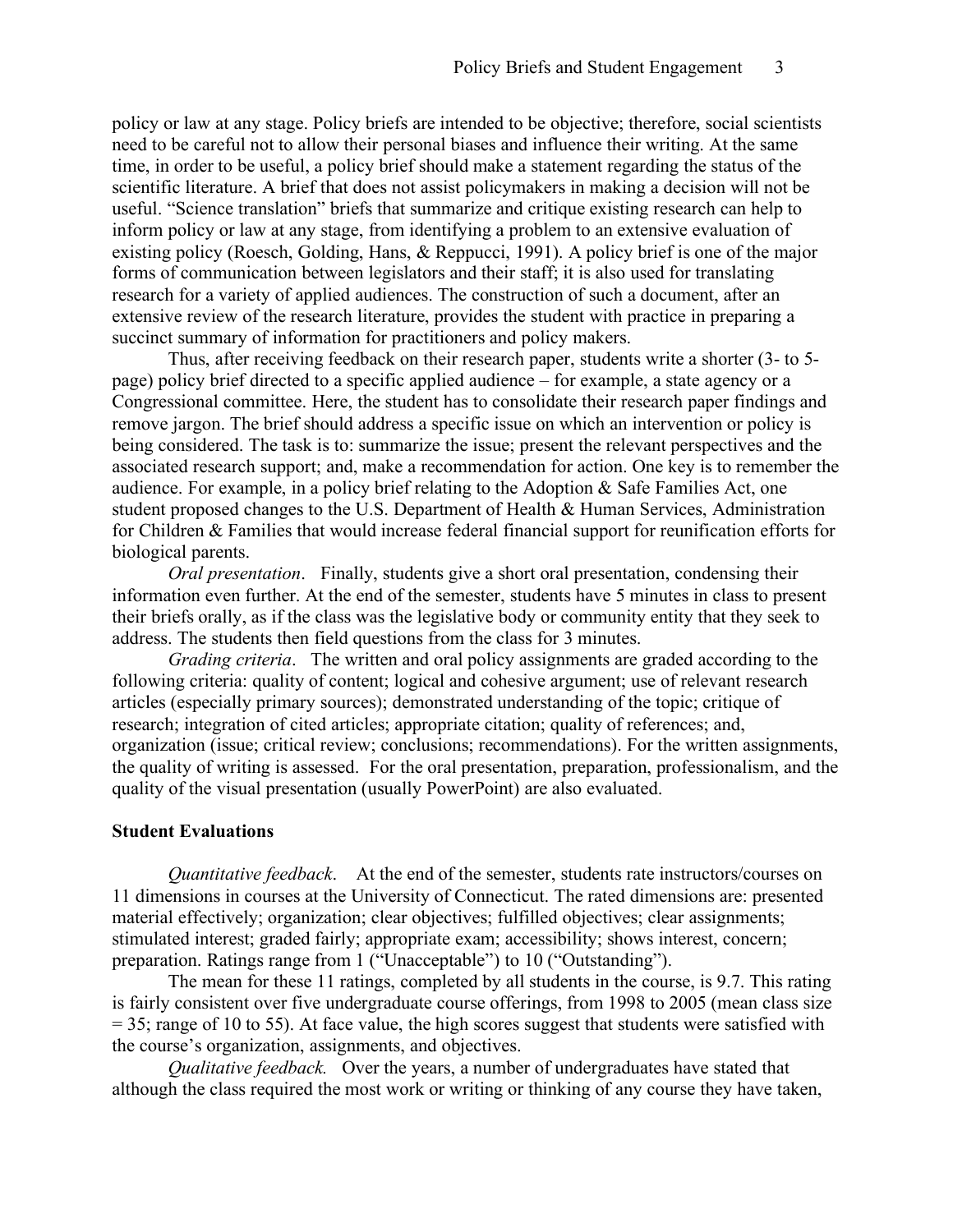they have learned the most, liked the class the most, and/or found the class to be most relevant to their future work as any class they have taken. Students in the Winter 2003 undergraduate course were asked to provide written feedback on their experiences of the course, including the writing and presentation of their briefs, at the completion of the class. There were several recurring themes in the students' responses. We now present those themes in terms of perceived challenges, issues related to the process of translating research, and outcomes.

Students appreciated being able to choose their own topics. They reported that it made the work more enjoyable and motivated them to dig deeper into the issue. At the same time, many students were anxious about trying a new form of writing, about presenting in front of the class, and about having to "take a stand" rather than simply summarize research. Students were uncertain of their skills at the beginning of these assignments. For many students, the concept of a research paper was familiar. Translation from research to brief, however, was challenging. Students found it difficult to be concise and write without employing research jargon. The students also showed a bit of savvy in understanding the importance of adding a compelling story, a sobering statistic, or a real face to go with their data-based review of research findings on their chosen topic.

By the end of the course, every student reported learning a great deal from the briefwriting exercises. Many reported that, in spite of their initial fear of the unknown, they emerged from the course with a feeling of "empowerment" or an increase in confidence. Students reported that the course increased their knowledge of their topics, and helped them develop research, brief writing, and presentation skills. Students ended the course feeling confident in their ability to participate in the policymaking process. Several students commented that brief writing and presenting were helpful and exciting methods of learning. They appreciated the practical application of information, and they gained a sense of how research studies are put to use in the real world.

### **Conclusion**

We present a promising approach to teaching undergraduate students about policyrelevant issues. The idea of brief writing and oral presentations in an undergraduate course is hardly new (e.g., Rocha & Johnson, 1997), but the literature on its effectiveness is limited. At this point, we feel comfortable suggesting that student ratings and open-ended comments on an assessment of end-of-the-semester reactions to the assignments support the notion that the course and assignments challenged the students. Students also emerged from the course reporting that they had developed skills, confidence, and an appreciation for the interplay between law, policy, and the social sciences.

On a broader level, the course described here represents a model for promoting students' critical thinking and engagement in science translation or advocacy. The written and oral simulations conducted in the course offer the undergraduate participants the opportunity to engage in problem solving with some real-world constraints. Though the assignments allow for some degree of creativity, students are compelled to present policy recommendations in a way digestible for *other* consumers (i.e., legislators, bureaucrats, practitioners). Students must communicate their platform yet rein in their passion or opinions in order to be persuasive within the parameters of our social policymaking system. In this way, the brief writing and oral presentations help develop students' scientific research *and* lay communication skills. Such skills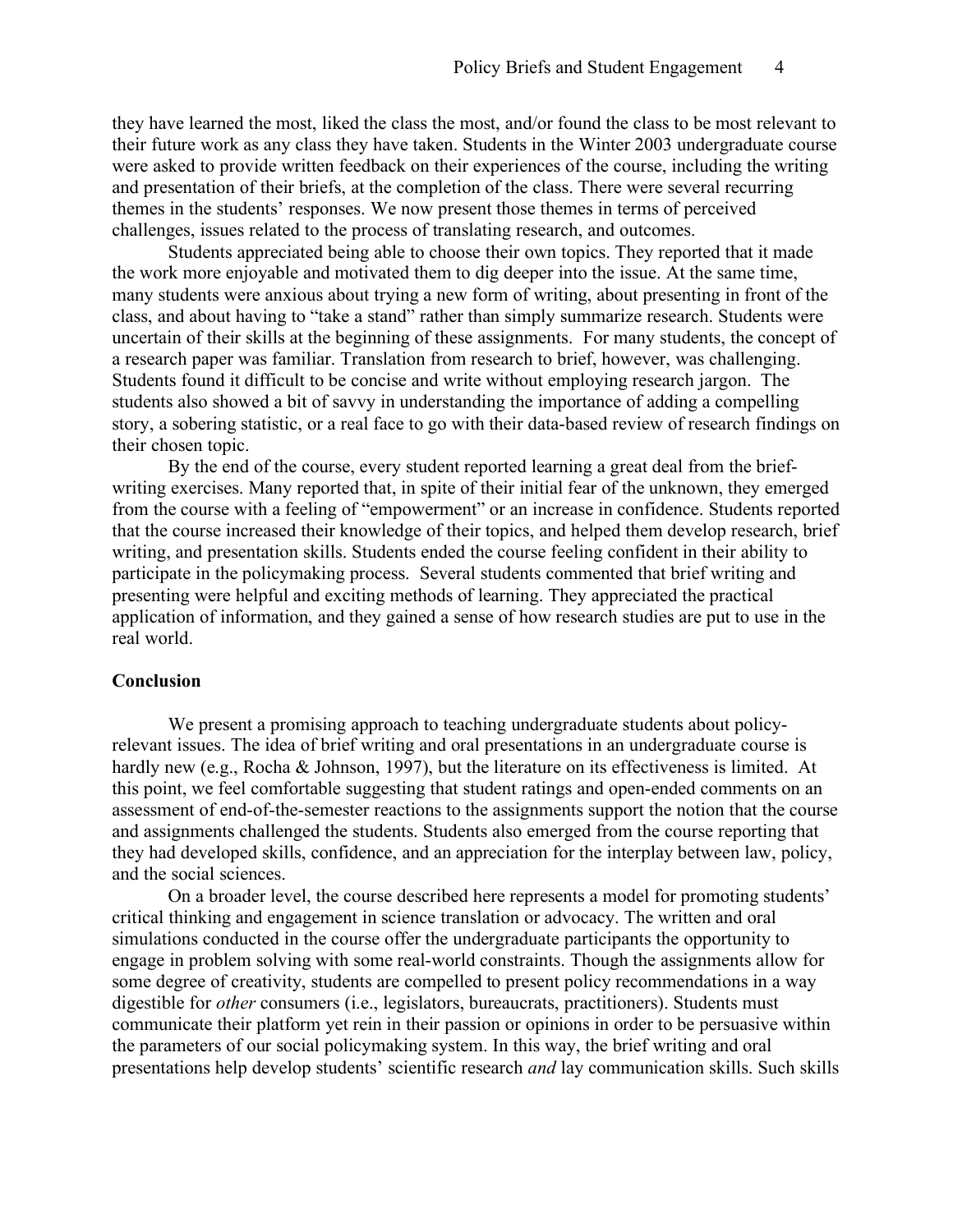are critical not only for students who may pursue careers in community psychology, but also for any student who hopes to cultivate change in our society.

# **Note**

Parts of this article are based on a paper on policy brief writing that we presented at the 2005 SCRA Biennial Conference as part of a symposium on "Integrating Social Policy and Psychology Education," and an article we published in *Marriage and Family Review* in 2005.